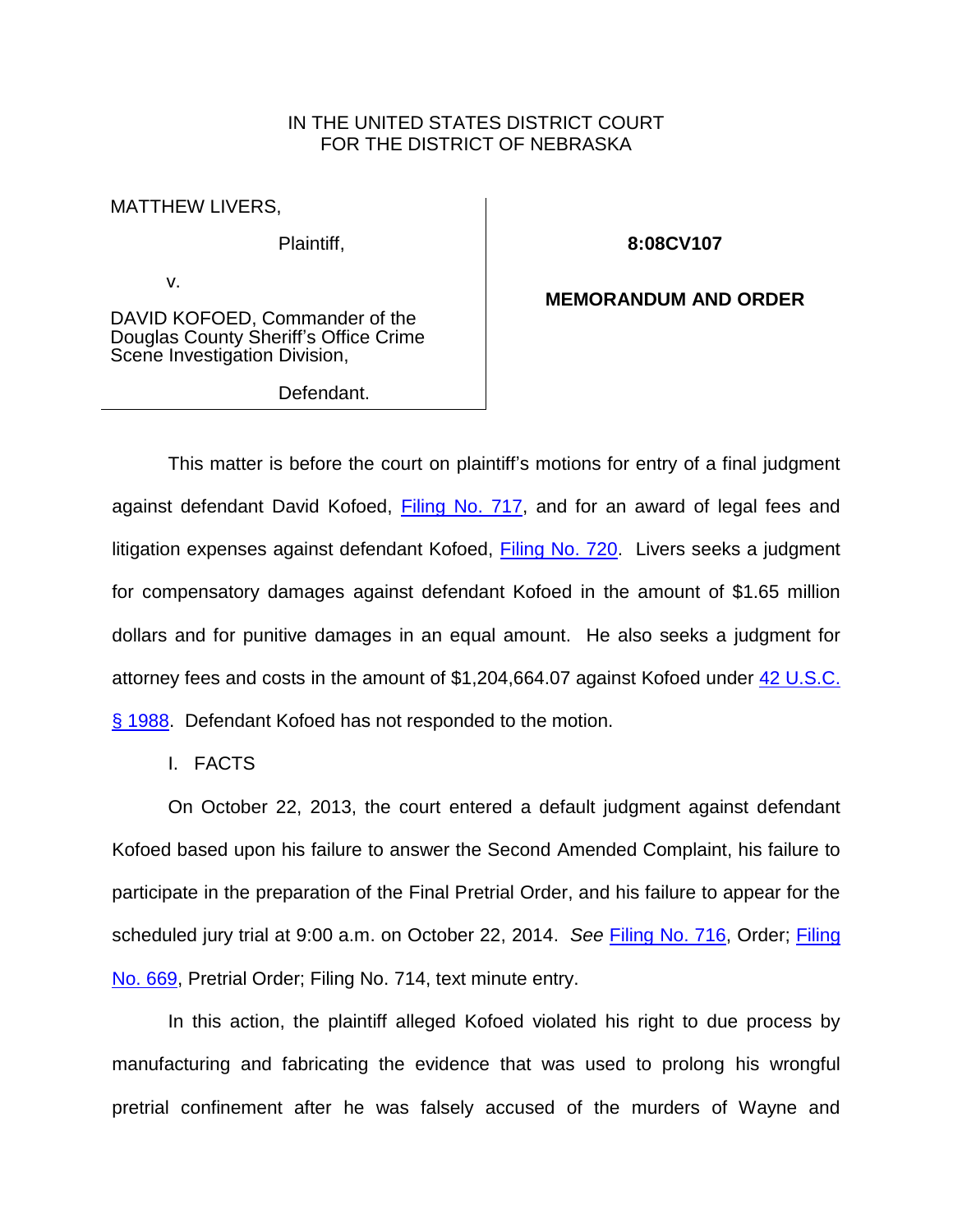Sharmon Stock. *See Livers v. Schenck*[, 700 F.3d 340, 351 \(8th Cir. 2012\).](http://web2.westlaw.com/find/default.wl?cite=700+f3d+340&rs=WLW14.01&vr=2.0&rp=%2ffind%2fdefault.wl&sv=Split&fn=_top&mt=Westlaw) Further, he alleges that Kofoed conspired with the Cass County defendants and the Nebraska State Patrol ("NSP") defendants to cause the plaintiff to be charged with, and prosecuted for, the murders without regard to the facts and the evidence, after the co-conspirators had coerced a false confession.

The plaintiff settled his claims against the Cass County and NSP defendants on the eve of trial for a combined total of \$1.65 million dollars.<sup>1</sup> [Filing No. 719,](https://ecf.ned.uscourts.gov/doc1/11312898523) Index of Evid., Ex. 10. Uncontroverted evidence submitted in this case supports a finding against Kofoed on the due process violation and the conspiracy claim. *See* [Filing No.](https://ecf.ned.uscourts.gov/doc1/11312898523)  [719,](https://ecf.ned.uscourts.gov/doc1/11312898523) Index of Evid. Exs. 1-9. The court has also considered the evidence submitted or referenced at the hearing on October 22, 2013. *See* [Filing No. 725,](https://ecf.ned.uscourts.gov/doc1/11312906431) Transcript at 11-15; Ex. 346, Judgment of Conviction; Ex. 358, Cass County District Court findings; Ex. 1- 321, Opinion of the Supreme Court of Nebraska; Exs. 283-300, photographs; Exs. 338- 339, newspaper articles; Ex. 207, transcript of the interrogation; Ex. 310, videotape of interrogation; Ex. 345, letter from plaintiff to his mother; and Exs. 363 & 364, psychiatric evaluations (sealed).

In his motion for attorney fees and costs, the plaintiff seeks a total award of fees in the amount of \$1,204,664.07. He seeks compensation from Kofoed for work performed by attorneys Locke E. Bowman, Robert Mullin, David Shapiro, and Brittany Parling, as follows:<sup>2</sup> Locke E. Bowman—1,739.75 hours at rates of \$440-\$510 per hour

 $\overline{a}$ 

 $1$  The plaintiff also argues that this amount should not be reduced by the amount of the judgment against the settling defendants because the plaintiff's injuries cannot be apportioned.

 $2$  In the exercise of billing judgment by counsel, the plaintiff does not seek fees for the work of attorneys Stephen A. Drizin and Julia Rickert or work by legal assistants, law students, or law clerks. [Filing No. 721,](https://ecf.ned.uscourts.gov/doc1/11312898588) Plaintiff's Brief at 11.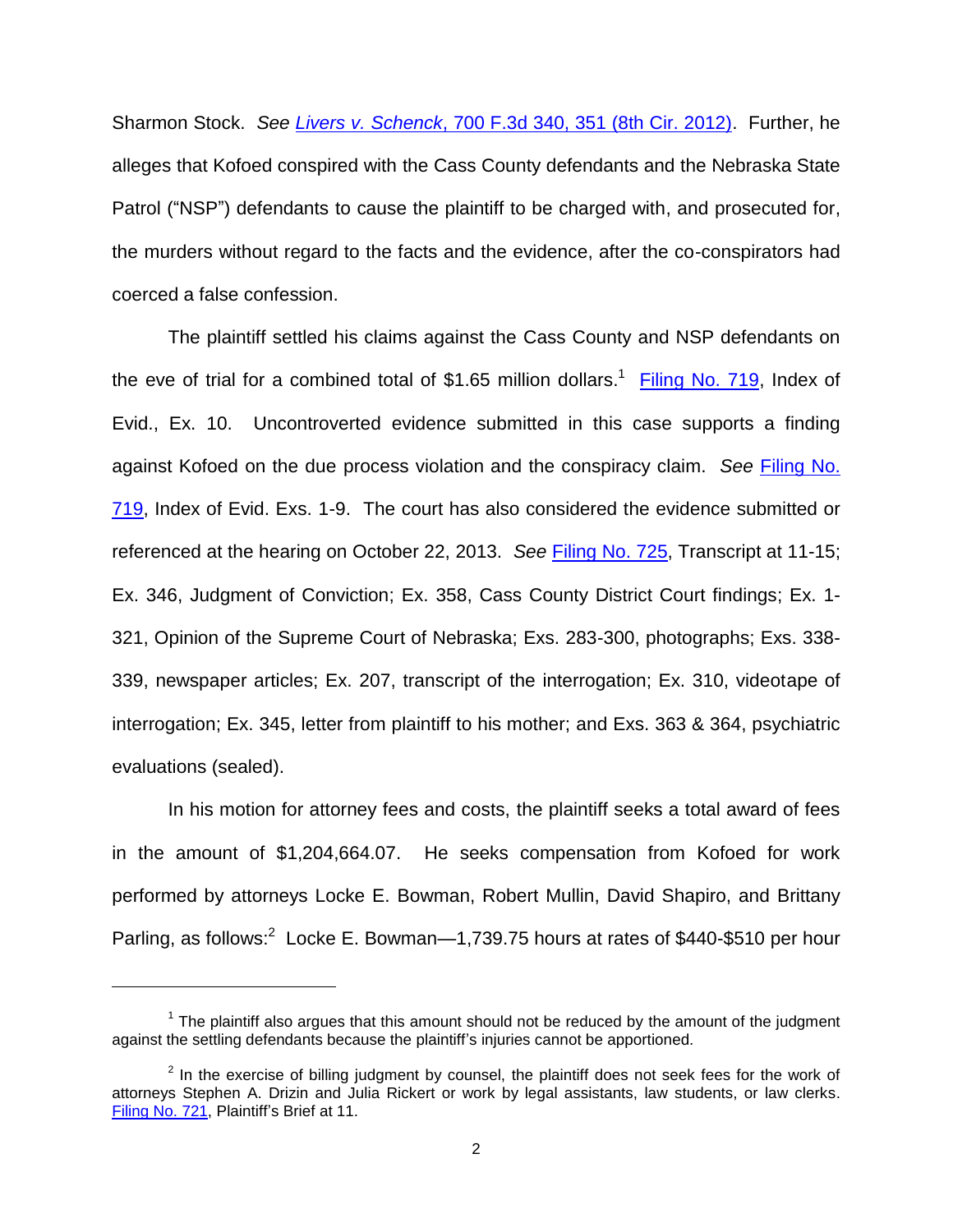for a total of \$847,926.25; Robert Mullin—460.2 hours at rates of \$250 to \$275 per hour for a total of \$123,696.00; David M. Shapiro—253.5 hours at rates of \$290-\$360 per hour for a total of \$128,873.00; Brittany Parling—207.5 hours at \$225 for a total of \$51,187.50. *See* [Filing No. 722,](https://ecf.ned.uscourts.gov/doc1/11312898591) Index of Evid., Exs. 2, 3, 4, and 5.

Attorneys Bowman, Shapiro, and Parling seek rates based on the Laffey Matrix, which is used by the United States Attorney for the District of Columbia in determining appropriate rates for plaintiffs in fee-shifting civil cases. [Filing No. 721,](https://ecf.ned.uscourts.gov/doc1/11312898588) Plaintiff's Brief at 14-15; *see* Laffey Matrix—2003-2014, available at http://www.justice.gov/ usao/dc/divisions/Laffey\_Matrix%202014.pdf. Pursuant to the Laffey Matrix, the rates for an attorney with more than 20 years of experience range from \$440 in 2008 to \$510 in 2013. *Id.* Plaintiff acknowledges that the rates reflected in the Laffey Matrix may not reflect prevailing rates in this locality, but argues that the complexity of the litigation justified the plaintiff's retention of out-of-town counsel in this case. The plaintiff submits a declaration stating that "if Mr. Bowman had not taken the case, [he] would not have known where to turn for adequate representation in this case." [Filing No. 722,](https://ecf.ned.uscourts.gov/doc1/11312898591) Index of Evid., Ex 6, Declaration of Matthew Livers at 1. Plaintiff has also shown that other courts have approved fees at these rates for plaintiff's counsel. [Filing No. 721,](https://ecf.ned.uscourts.gov/doc1/11312898588) Plaintiff's Brief at 18-19; *[American Civil Liberties Union v. United States Dep't of](http://web2.westlaw.com/find/default.wl?cite=810+fsupp2d+267%5c&rs=WLW14.01&vr=2.0&rp=%2ffind%2fdefault.wl&sv=Split&fn=_top&mt=Westlaw)  Homeland Security*[, 810 F. Supp. 2d 267, 277 \(D.D.C. 2011\).](http://web2.westlaw.com/find/default.wl?cite=810+fsupp2d+267%5c&rs=WLW14.01&vr=2.0&rp=%2ffind%2fdefault.wl&sv=Split&fn=_top&mt=Westlaw) *[Henderson v. Thomas](http://web2.westlaw.com/find/default.wl?cite=2013+wl+5493197&rs=WLW14.01&vr=2.0&rp=%2ffind%2fdefault.wl&sv=Split&fn=_top&mt=Westlaw)*, [No. 2:11cv224, 2013 WL 5493197, at \\*9 \(M.D. Ala. Sept. 30, 2013\).](http://web2.westlaw.com/find/default.wl?cite=2013+wl+5493197&rs=WLW14.01&vr=2.0&rp=%2ffind%2fdefault.wl&sv=Split&fn=_top&mt=Westlaw)

The plaintiff also seeks an award of costs and reasonable litigation expenses in the amount of \$52,981.32. He asserts that this amount does not include compensation for numerous expenses (including travel expenses for several trips to Nebraska) which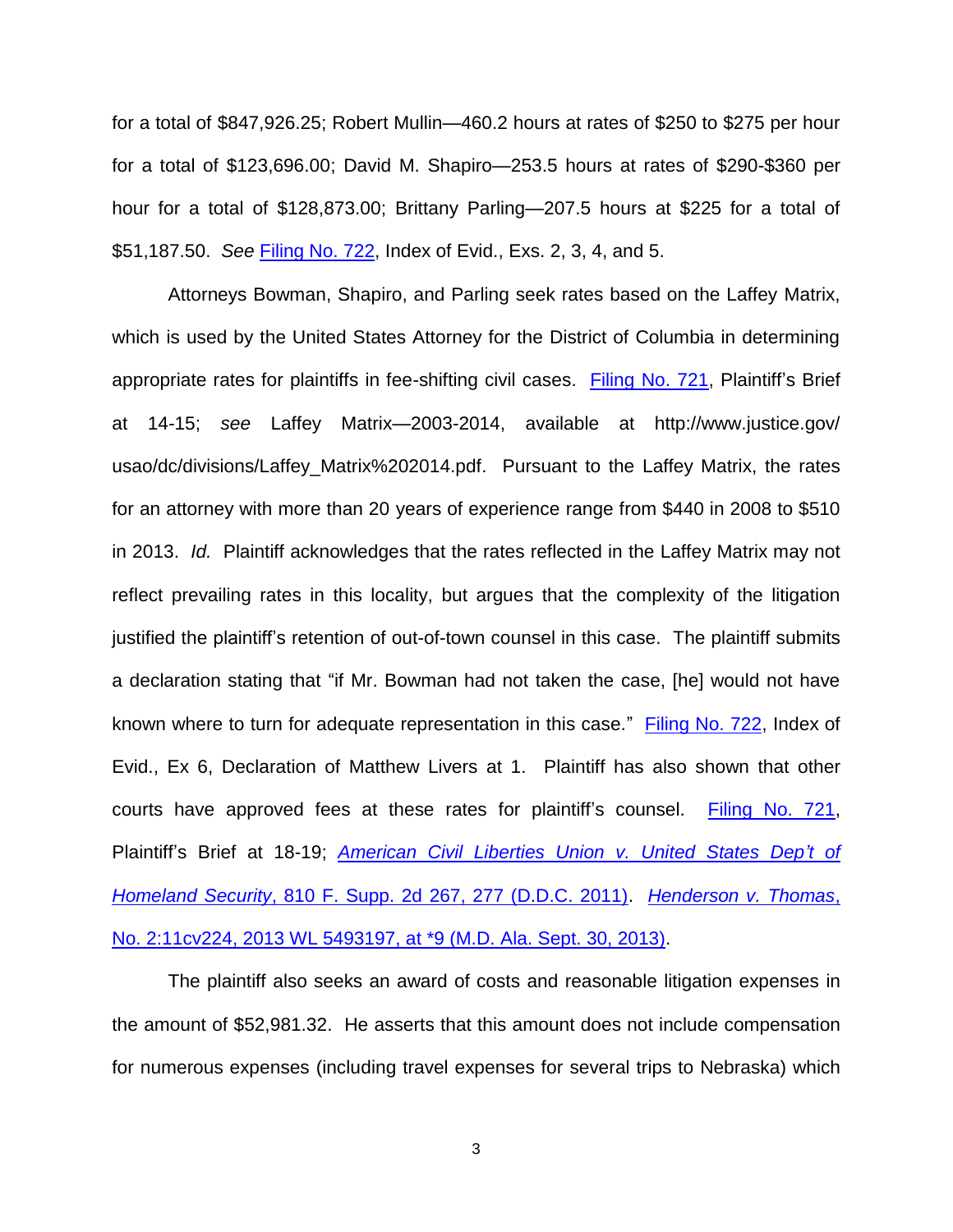the plaintiff's counsel has omitted in the exercise of billing judgment, but includes expenses and costs associated with depositions. [Filing No. 721,](https://ecf.ned.uscourts.gov/doc1/11312898588) Plaintiff's Brief at 19; see [Filing No. 722,](https://ecf.ned.uscourts.gov/doc1/11312898591) Index of Evid., Ex. 7.

## II. DISCUSSION

### A. Compensatory Damages

1. Law

The plaintiff is entitled to an award of compensatory damages to make him whole for the physical pain and suffering and the mental anguish that he endured as a result of defendant Kofoed's conduct. *See* Eighth Cir. Model Jury Instr. (Civil) § 17.70 (2013); *Carey v. Piphus*[, 435 U.S. 247, 254 \(1978\)](http://web2.westlaw.com/find/default.wl?cite=435+us+247&rs=WLW14.01&vr=2.0&rp=%2ffind%2fdefault.wl&sv=Split&fn=_top&mt=Westlaw) (stating that the basic purpose of a § 1983 damages award should be to compensate persons for injuries caused by the deprivation of constitutional rights). "The common law of torts has developed a set of rules to implement the principle that a person should be compensated fairly for injuries caused by the violation of his legal rights." *Carey*[, 435 U.S. at 254.](http://web2.westlaw.com/find/default.wl?cite=435+us+247&rs=WLW14.01&vr=2.0&rp=%2ffind%2fdefault.wl&sv=Split&fn=_top&mt=Westlaw) In order to further the purpose of § 1983, the rules governing compensation for injuries caused by the deprivation of constitutional rights should be tailored to the interests protected by the particular right in question, just as the common-law rules of damages themselves were defined by the interests protected in the various branches of tort law. *Id.* at 259. The content of the federal common law a court is to apply must be determined through the process outlined in 42 U.S.C. § 1988, including, where appropriate, through reference to principles of state law. *See [Sullivan v. Little Hunting Park, Inc](http://web2.westlaw.com/find/default.wl?cite=396+us+229&rs=WLW14.01&vr=2.0&rp=%2ffind%2fdefault.wl&sv=Split&fn=_top&mt=Westlaw)*., 396 U.S. 229, 240, [\(1969\)](http://web2.westlaw.com/find/default.wl?cite=396+us+229&rs=WLW14.01&vr=2.0&rp=%2ffind%2fdefault.wl&sv=Split&fn=_top&mt=Westlaw) ("[B]oth federal and state rules on damages may be utilized, whichever better serves the policies expressed in the federal statutes). Under § 1988, courts utilize a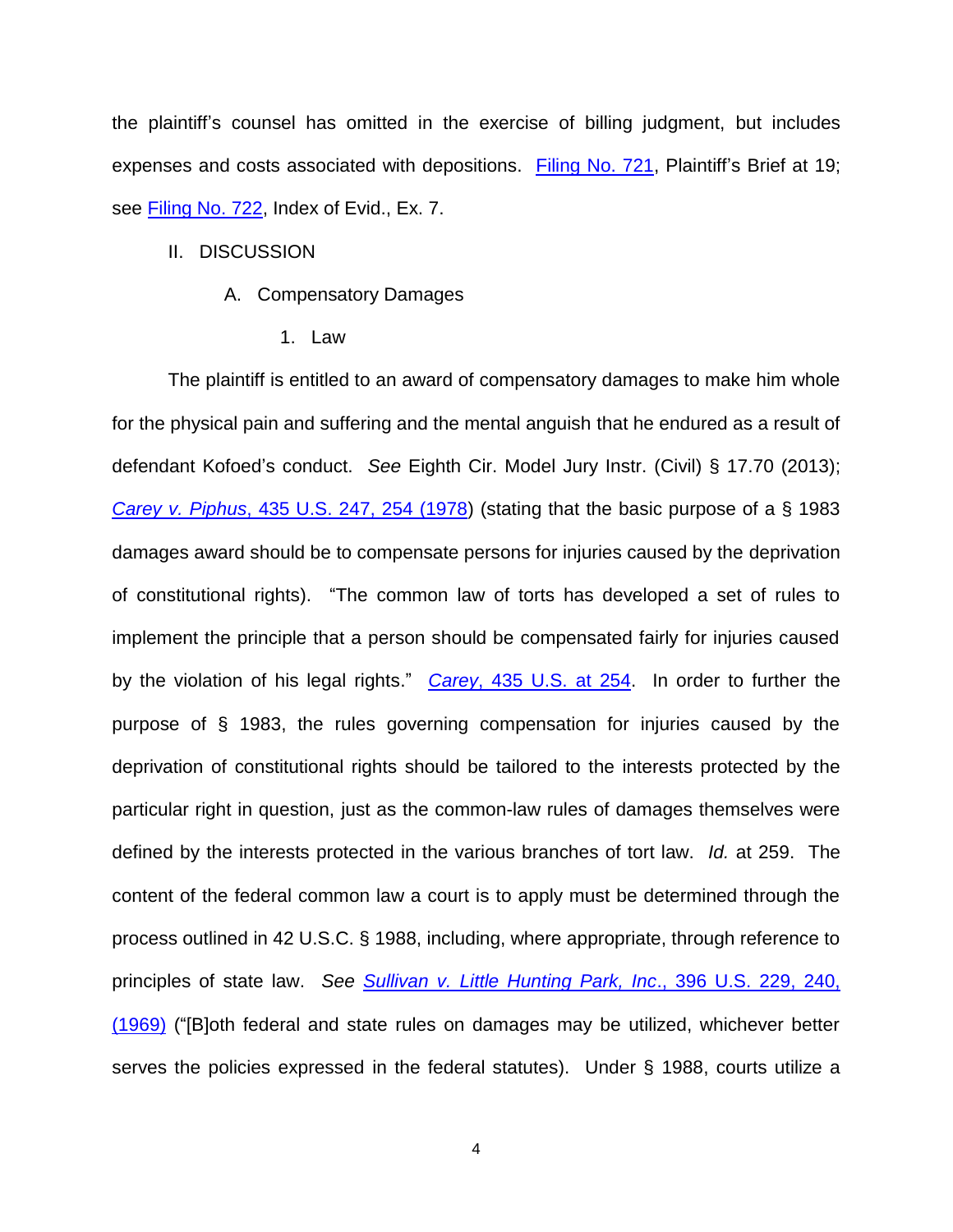three-step process for the selection of the appropriate substantive law in civil rights actions. *See Robertson v. Wegmann*[, 436 U.S. 584, 587–90 \(1980\)](http://web2.westlaw.com/find/default.wl?cite=436+us+584&rs=WLW14.01&vr=2.0&rp=%2ffind%2fdefault.wl&sv=Split&fn=_top&mt=Westlaw). First, the court determines whether federal civil rights law is deficient in that it fails to furnish a particular rule; second, if it is deficient, the most closely analogous state law may fill the vacuum; and third, state law may be applied only if it is consistent with the meaning and purpose of constitutional and federal statutory law. *Id*. If state law is inconsistent, it must be disregarded in favor of the federal common law. *Id.* at 589.

Section 1983 is silent on the question of when a setoff for a prior settlement against a joint and several tortfeasor is appropriate. *[Johnson v. Rogers](http://web2.westlaw.com/find/default.wl?cite=621+f2d+300&rs=WLW14.01&vr=2.0&rp=%2ffind%2fdefault.wl&sv=Split&fn=_top&mt=Westlaw)*, 621 F.2d 300 [\(8th Cir.1980\)](http://web2.westlaw.com/find/default.wl?cite=621+f2d+300&rs=WLW14.01&vr=2.0&rp=%2ffind%2fdefault.wl&sv=Split&fn=_top&mt=Westlaw) (finding Federal law is deficient on the effect of a settlement with a joint tortfeasor on the liability of a nonsettling tortfeasors). Under Nebraska law, a defendant's eligibility for a settlement credit hinges upon a determination that the plaintiff has received satisfaction for the injuries alleged in his action: "to the extent that [the plaintiff] has received satisfaction from the settlement with [one defendant] for injury and damage alleged in this action, any damages for which [the second defendant] would be potentially liable must be reduced *pro tanto*." *[Jameson v. Liquid Controls](http://web2.westlaw.com/find/default.wl?cite=618+nw2d+637&rs=WLW14.01&vr=2.0&rp=%2ffind%2fdefault.wl&sv=Split&fn=_top&mt=Westlaw)  Corp.*[, 618 N.W.2d 637, 644 \(Neb.](http://web2.westlaw.com/find/default.wl?cite=618+nw2d+637&rs=WLW14.01&vr=2.0&rp=%2ffind%2fdefault.wl&sv=Split&fn=_top&mt=Westlaw) 2000) (quoting *[Vowers & Sons, Inc.](http://web2.westlaw.com/find/default.wl?cite=576+nw2d++817&rs=WLW14.01&vr=2.0&rp=%2ffind%2fdefault.wl&sv=Split&fn=_top&mt=Westlaw) v. Strasheim*, [576 N.W.2d 817, 825](http://web2.westlaw.com/find/default.wl?cite=576+nw2d++817&rs=WLW14.01&vr=2.0&rp=%2ffind%2fdefault.wl&sv=Split&fn=_top&mt=Westlaw) (Neb. 1998). Nebraska law on settlement credits has been predicated firmly on the principle of denying double recoveries to plaintiffs, not on the defendants' relative positions in equity. *[Nebraska Plastics, Inc. v. Holland Colors](http://web2.westlaw.com/find/default.wl?cite=408+f3d+410&rs=WLW14.01&vr=2.0&rp=%2ffind%2fdefault.wl&sv=Split&fn=_top&mt=Westlaw)  Americas, Inc*[., 408 F.3d 410, 420 \(8th Cir. 2005\)](http://web2.westlaw.com/find/default.wl?cite=408+f3d+410&rs=WLW14.01&vr=2.0&rp=%2ffind%2fdefault.wl&sv=Split&fn=_top&mt=Westlaw).

However, the burden is on the person seeking the offset to show by a preponderance that it is entitled to a setoff. *[Strasburg v. Union Pacific R.R.,](http://web2.westlaw.com/find/default.wl?cite=839+nw2d+273&rs=WLW14.01&vr=2.0&rp=%2ffind%2fdefault.wl&sv=Split&fn=_top&mt=Westlaw)* 839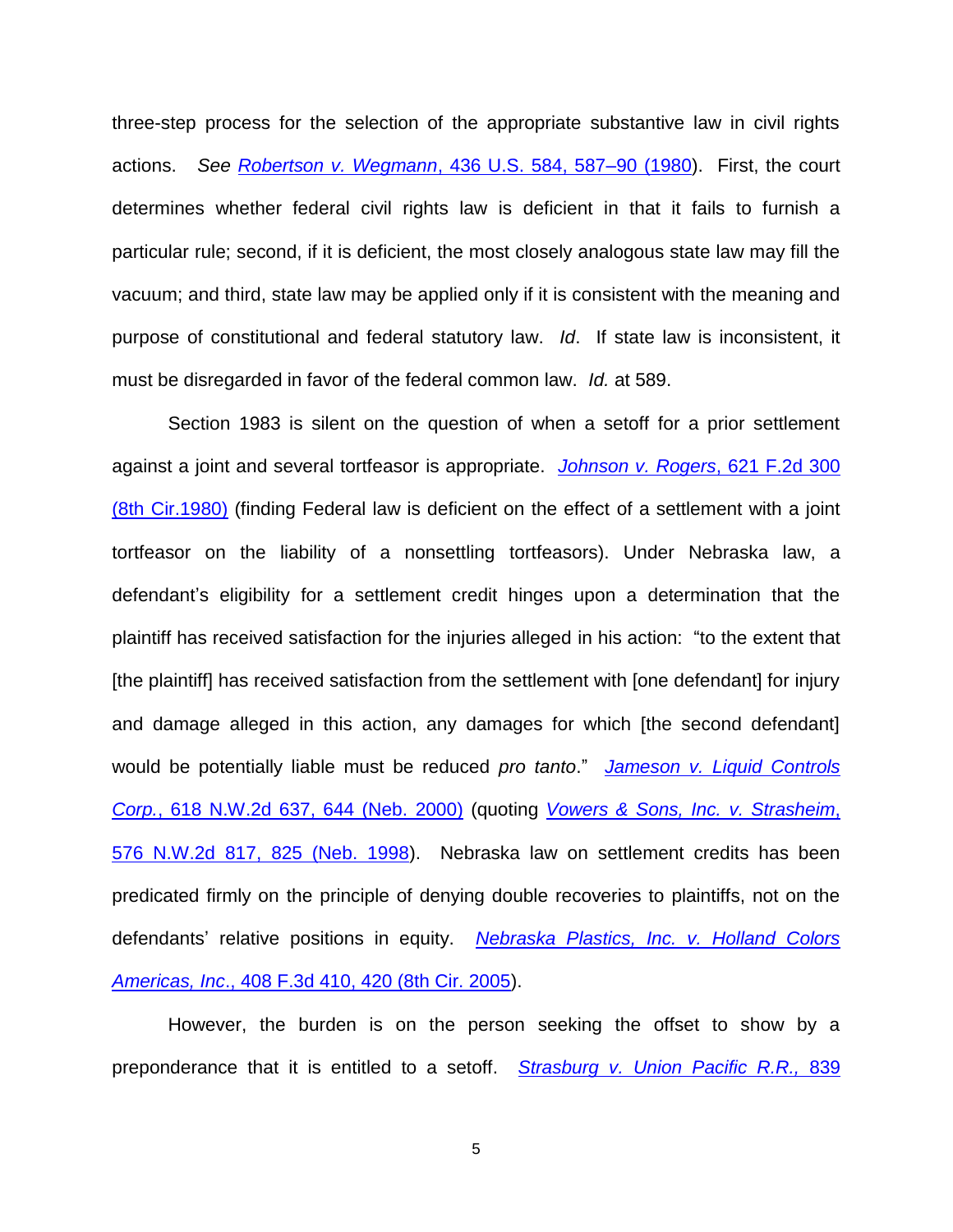[N.W.2d 273, 280 \(Neb. 2013\).](http://web2.westlaw.com/find/default.wl?cite=839+nw2d+273&rs=WLW14.01&vr=2.0&rp=%2ffind%2fdefault.wl&sv=Split&fn=_top&mt=Westlaw) In a case with multiple theories, the burden is on the party seeking a setoff to establish the amount that should be allocated to each individual theory of recovery. *[Valley Air Serv., Inc. v. Southaire, Inc](http://web2.westlaw.com/find/default.wl?cite=432+fed+appx+602&rs=WLW14.01&vr=2.0&rp=%2ffind%2fdefault.wl&sv=Split&fn=_top&mt=Westlaw)*., 432 Fed. App'x 602, 606 [\(7th Cir. 2011\)](http://web2.westlaw.com/find/default.wl?cite=432+fed+appx+602&rs=WLW14.01&vr=2.0&rp=%2ffind%2fdefault.wl&sv=Split&fn=_top&mt=Westlaw). If the party fails to do so, "any attempt at allocation on the part of the trial judge would be purely speculative and improper." *Id.; see also [Digital Ally, Inc. v.](http://web2.westlaw.com/find/default.wl?cite=2012+wl+4061419&rs=WLW14.01&vr=2.0&rp=%2ffind%2fdefault.wl&sv=Split&fn=_top&mt=Westlaw)  Z3 Tech., LLC*[, No. 09-2292, 2012 WL 4061419, \\*5 \(D. Kan. Sept. 14, 2012\)](http://web2.westlaw.com/find/default.wl?cite=2012+wl+4061419&rs=WLW14.01&vr=2.0&rp=%2ffind%2fdefault.wl&sv=Split&fn=_top&mt=Westlaw) (applying Nebraska law) (finding that the party asserting a setoff "has the burden to demonstrate that the settlement amount and the judgment against [the settling defendant] represent a single injury with common damages").

#### 2. Analysis

The plaintiff, a developmentally disabled individual who had never been charged with a crime, was incarcerated for six months and faced the prospect of either a life sentence or the death penalty for a crime he did not commit. He also suffered notoriety and damage to his reputation as a result of the false accusation of a double homicide. There is evidence that, because of his developmental disability, an injury to his family life, marriage, or reputation affects the plaintiff more negatively than it would a person of average intelligence. Additionally, there is evidence that Livers suffers from posttraumatic stress disorder, sleep problems, irritability, anxiety, and depression as a result of the experience.

The plaintiff has also shown that the wrongful incarceration produced physical pain and suffering of private nature that continues to the present day. See Filing No. [715,](https://ecf.ned.uscourts.gov/doc1/11312890576) Ex. 0364 (sealed). Because there is no objective measure of damages for the pain, suffering, and mental anguish the plaintiff suffered as a result of the wrongful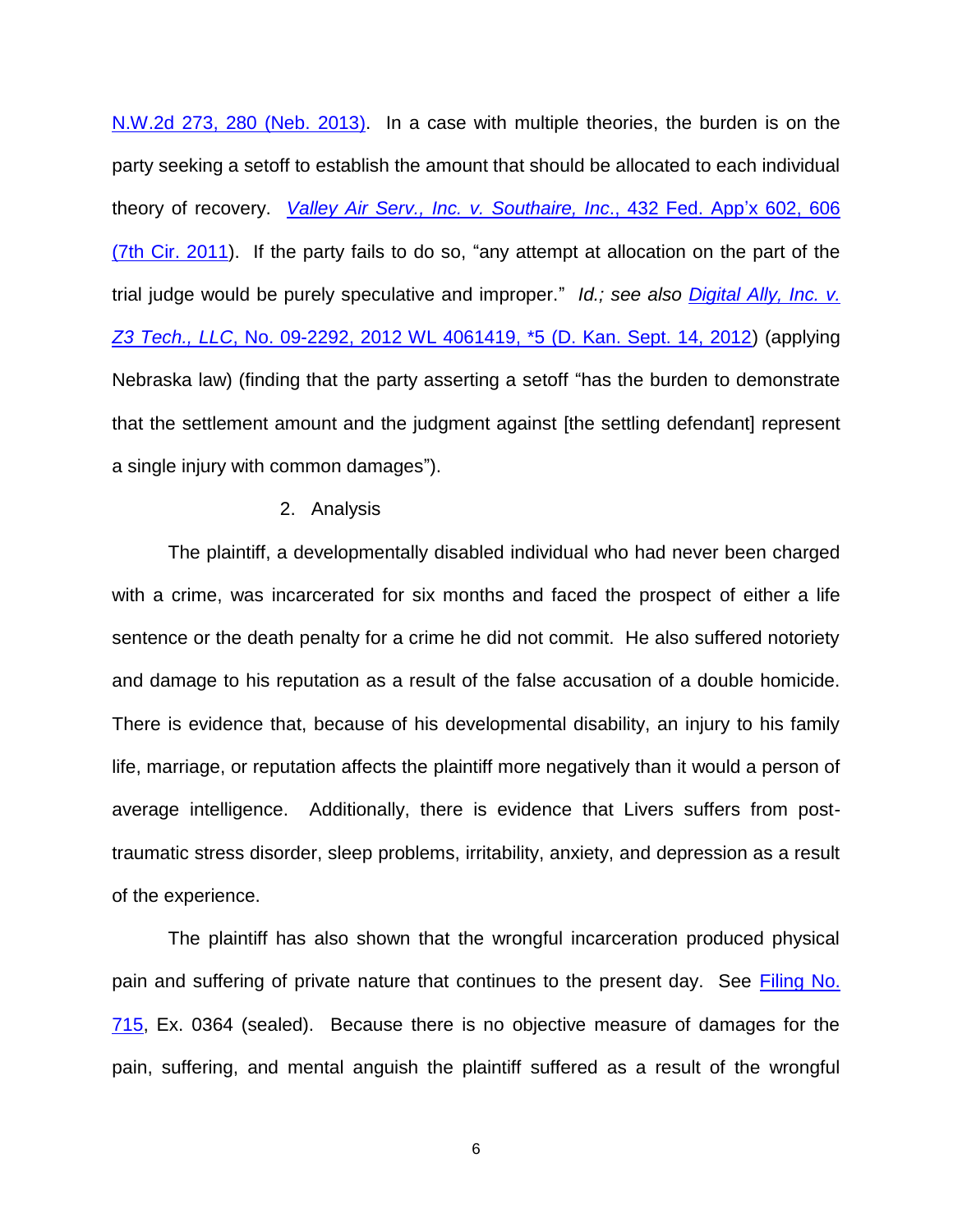accusation and confinement, the court finds that the sum of \$1.65 million provides an appropriate benchmark for the assessment of compensatory damages. This amount represents what the parties, negotiating at arms' length, believed the plaintiff's claim was worth. Based on the court's familiarity with the case and the plaintiff's damages evidence, the court finds this amount is not out of line as a measure of the plaintiff's present and future inchoate injuries. Livers has shown he has suffered and continues to suffer physical and mental harm. The court finds a compensatory damages award of \$1.65 million dollars against defendant Kofoed is appropriate in this case.

Defendant Kofoed would arguably be entitled to a setoff on a showing that the damages could be fairly apportioned to the different defendants and theories of recovery. However, defendant Kofoed has not made the requisite showing.

- B. Punitive Damages
	- 1. Law

Punitive damages are designed to punish and to deter harmful conduct. *[Exxon](http://web2.westlaw.com/find/default.wl?cite=554+us+471&rs=WLW14.01&vr=2.0&rp=%2ffind%2fdefault.wl&sv=Split&fn=_top&mt=Westlaw)  Shipping Co. v. Baker*[, 554 U.S. 471, 492 \(2008\);](http://web2.westlaw.com/find/default.wl?cite=554+us+471&rs=WLW14.01&vr=2.0&rp=%2ffind%2fdefault.wl&sv=Split&fn=_top&mt=Westlaw) *[Ondrisek v. Hoffman](http://web2.westlaw.com/find/default.wl?cite=698+f3d+1020&rs=WLW14.01&vr=2.0&rp=%2ffind%2fdefault.wl&sv=Split&fn=_top&mt=Westlaw)*, 698 F.3d 1020, [1027 \(8th Cir. 2012\).](http://web2.westlaw.com/find/default.wl?cite=698+f3d+1020&rs=WLW14.01&vr=2.0&rp=%2ffind%2fdefault.wl&sv=Split&fn=_top&mt=Westlaw) Punitive damages are appropriate in a federal civil rights action "when the defendant's conduct is shown to be motivated by evil motive or intent, or when it involves reckless or callous indifference to the federally protected rights of others." *Smith v. Wade*[, 461 U.S. 30, 56 \(1983\);](http://web2.westlaw.com/find/default.wl?cite=461+us+30&rs=WLW14.01&vr=2.0&rp=%2ffind%2fdefault.wl&sv=Split&fn=_top&mt=Westlaw) *Quigley v. Winter*[, 598 F.3d 938, 952-](http://web2.westlaw.com/find/default.wl?cite=598+f3d+938&rs=WLW14.01&vr=2.0&rp=%2ffind%2fdefault.wl&sv=Split&fn=_top&mt=Westlaw) [53 \(8th Cir. 2010\).](http://web2.westlaw.com/find/default.wl?cite=598+f3d+938&rs=WLW14.01&vr=2.0&rp=%2ffind%2fdefault.wl&sv=Split&fn=_top&mt=Westlaw) In making an award of punitive damages, the court considers "the degree of reprehensibility of the defendant's conduct," (2) the ratio between punitive damages and actual harm (compensatory damages), and (3) "the civil or criminal penalties that could be imposed for comparable misconduct." *BMW of N. [Am., Inc. v.](http://web2.westlaw.com/find/default.wl?cite=517+us+559&rs=WLW14.01&vr=2.0&rp=%2ffind%2fdefault.wl&sv=Split&fn=_top&mt=Westlaw)*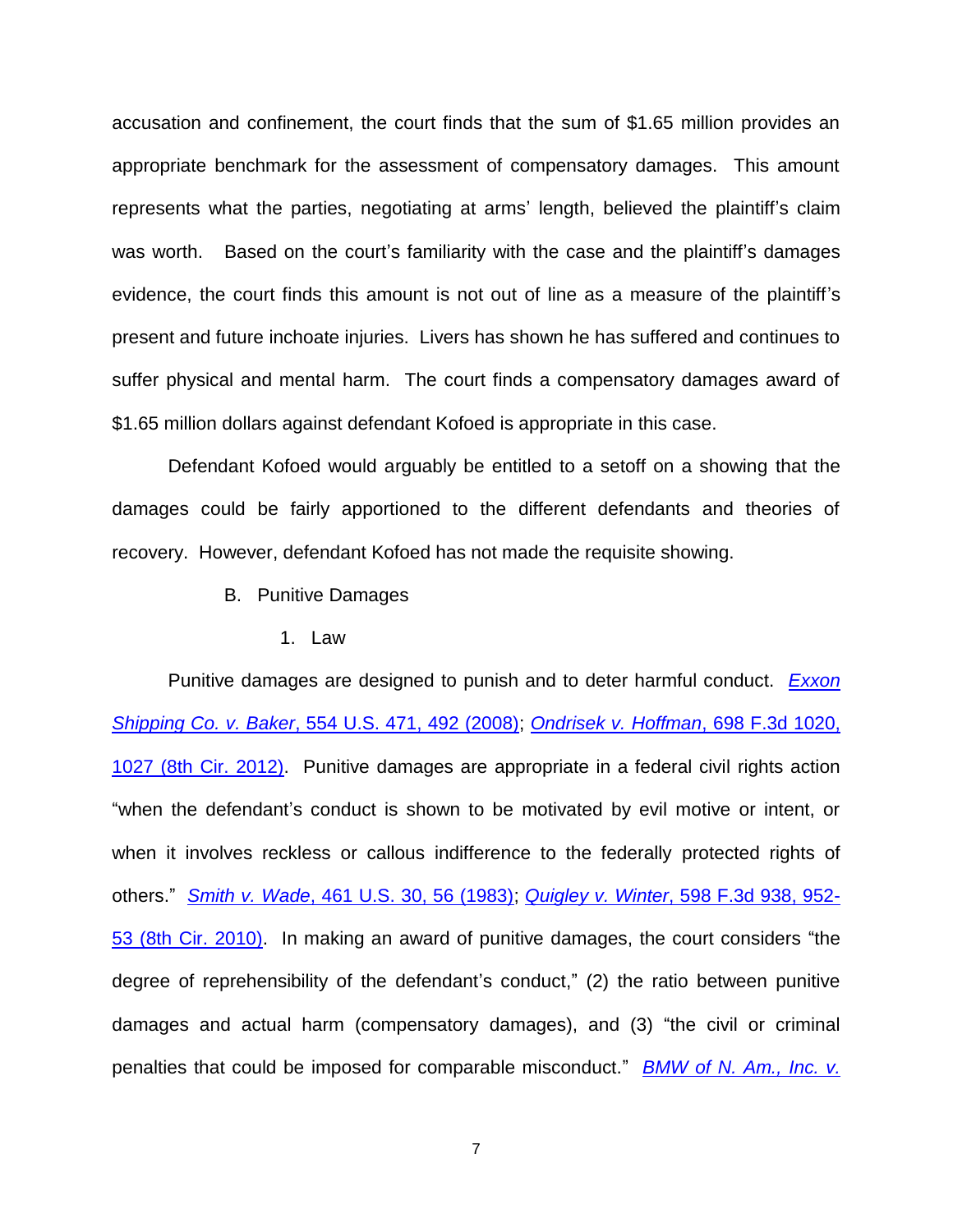*Gore*[, 517 U.S. 559, 575, 580–81, 583 \(1996\).](http://web2.westlaw.com/find/default.wl?cite=517+us+559&rs=WLW14.01&vr=2.0&rp=%2ffind%2fdefault.wl&sv=Split&fn=_top&mt=Westlaw) The degree of reprehensibility is "the most important indicium of the reasonableness of a punitive damages award." *Id.* at

575. In assessing the degree of reprehensibility, the court must consider:

whether the harm caused was physical as opposed to economic; the tortious conduct evinced an indifference to or a reckless disregard of the health or safety of others; the target of the conduct had financial vulnerability; the conduct involved repeated actions or was an isolated incident; and the harm was the result of intentional malice, trickery, or deceit, or mere accident.

*[State Farm Mut. Auto. Ins. Co. v. Campbell](http://web2.westlaw.com/find/default.wl?cite=538+us+408&rs=WLW14.01&vr=2.0&rp=%2ffind%2fdefault.wl&sv=Split&fn=_top&mt=Westlaw)*, 538 U.S. 408, 419 (2003); *see Ondrisek*,

698 F.3d at 1028. Also, the ratio between punitive and compensatory damages is the "most commonly cited indicium of an unreasonable or excessive punitive damages award." *Gore*, 517 U.S. at 580. Punitive damages must bear a reasonable relationship to compensatory damages. *Id.* Although the Supreme Court has "'consistently rejected the notion that the constitutional line is marked by a simple mathematical formula,' it has determined that 'few awards exceeding a single-digit ratio between punitive and compensatory damages, to a significant degree, will satisfy due process.'" *Exxon*, 554 U.S. at 501 (quoting *Gore*, 517 U.S. at 582 and *Campbell*, 538 U.S. at 425). When compensatory damages are substantial, then a lesser ratio, perhaps only equal to compensatory damages, may reach the outermost limit of the due process guarantee. *Exxon*, 554 U.S. at 501. However, a higher ratio may be justified "in cases in which the injury is hard to detect or the monetary value of noneconomic harm might have been difficult to determine." *Gore*, 517 U.S. at 582.

# 2. Analysis

Based on its familiarity with the case, the court also finds the plaintiff is entitled to an award of punitive damages. Consideration of the factors out lined in *Campbell*, 538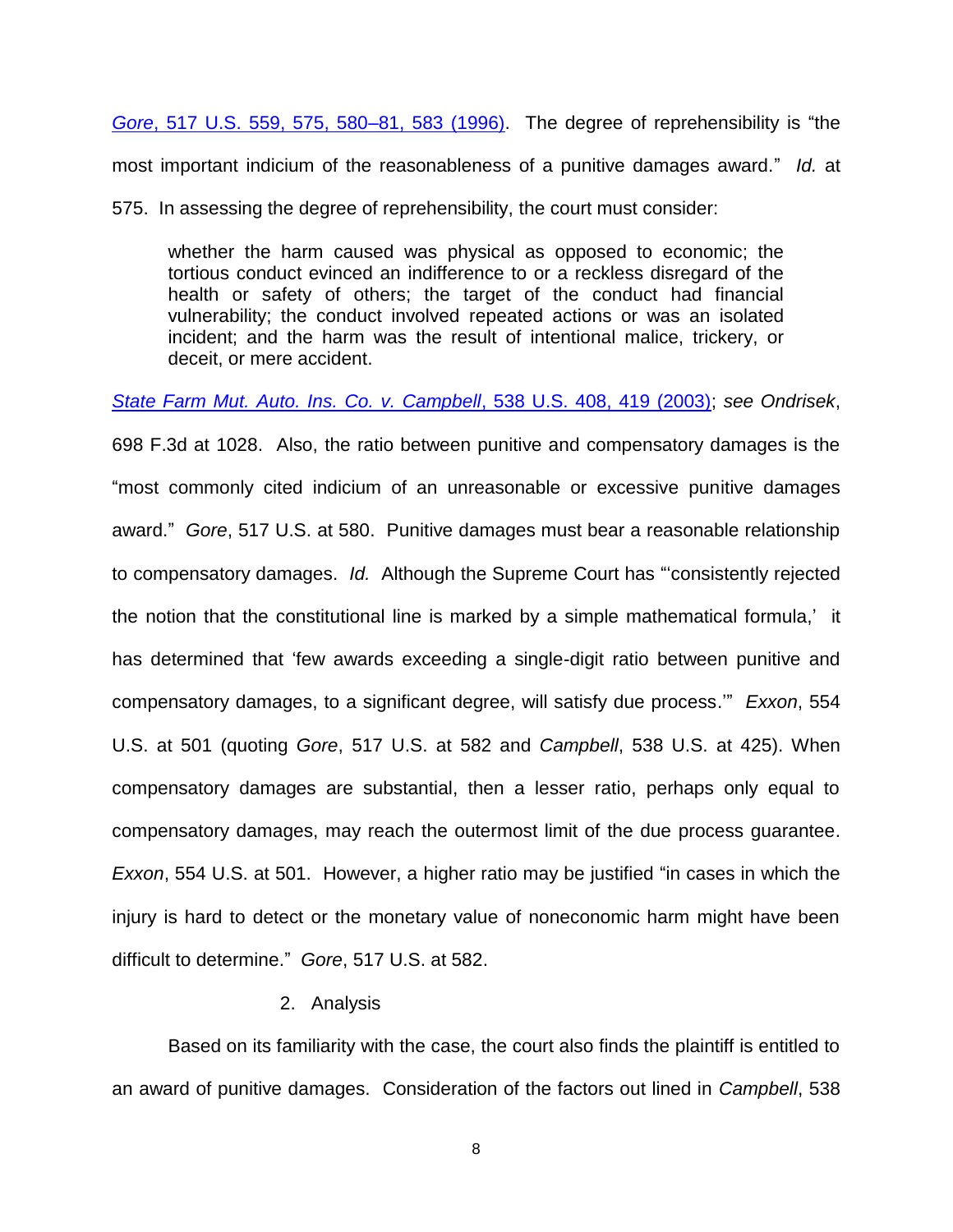U.S. at 419, demonstrates the extreme reprehensibility of the defendant's conduct. Livers suffered physical and mental harm, Kofoed's conduct was malicious and intentional, and there have been repeated instances of the conduct. Moreover, Kofoed abused a position of responsibility and trust.

It is difficult for the court to quantify the extent of Kofoed's culpability in terms of moral turpitude and breach of the public trust. Kofoed was convicted of manufacturing evidence and falsifying a report. He has not answered or responded to the plaintiff's allegations in this case, yet he continues to deny wrongdoing and assert his innocence to the press. Further, there is evidence that Kofoed planted blood evidence in another case as well. *See State v. Kofoed*[, 283 Neb. 767, 769 \(2012\).](http://web2.westlaw.com/find/default.wl?cite=283+neb+767&rs=WLW14.01&vr=2.0&rp=%2ffind%2fdefault.wl&sv=Split&fn=_top&mt=Westlaw) Consistent with Supreme Court and Eighth Circuit advice on the issue, the court finds that a one-to-one ratio with the compensatory award is sufficient to fulfill the goals of punishment and deterrence in this case. Accordingly, the court will enter judgment for punitive damages in the amount of \$1.65 million against defendant Kofoed.

The court further finds that, although Kofoed would arguably be entitled to a setoff against his compensatory award on a proper showing, he is not entitled to any setoff of the punitive damage judgment based on the settlement the plaintiff reached with the other defendants. This case involved multiple theories of recovery against multiple defendants: (1) coercive and conscience-shocking interrogation tactics by defendants Schenck, Lambert, O'Callaghan, and Cass County; (2) reckless failure to follow leads and/or fabrication of evidence by defendants Schenck, Weyers, Kofoed, Lambert, O'Callaghan, and Cass County; (3) false arrest by defendants Schenck, Weyers, Lambert, O'Callaghan, and Cass County; and (4) civil conspiracy by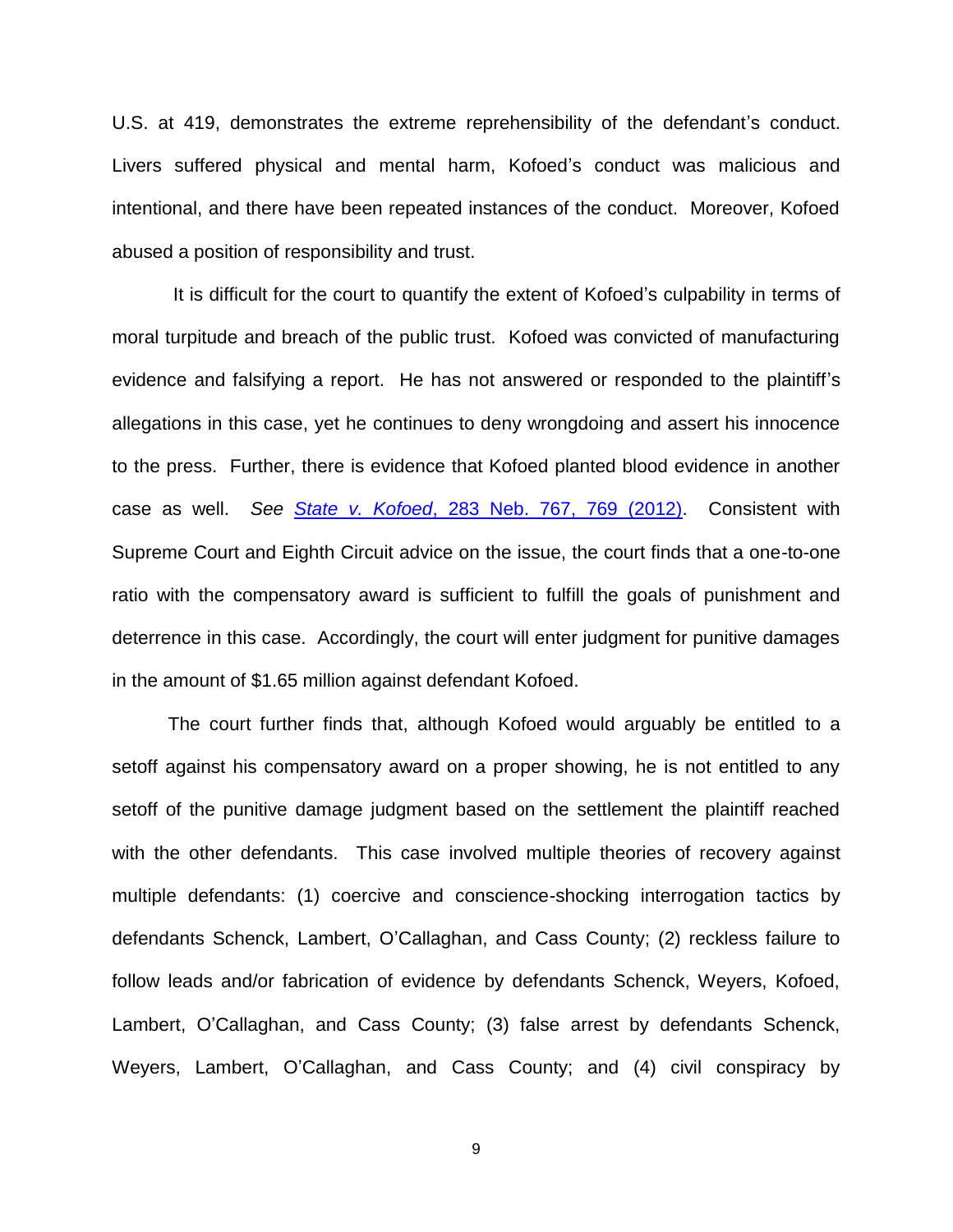defendants Schenck, Weyers, Kofoed, Lambert, and O'Callaghan. *See* [Filing No. 702,](https://ecf.ned.uscourts.gov/doc1/11312886966) Plaintiff's Trial Brief at 5-8. Because this case involved multiple causes of action against various defendants, there is no way for the court to determine a fair setoff amount.

## C. Attorney fees

1. Law

In an action to enforce rights under  $42$  U.S.C. § 1988, the court may grant "reasonable" attorney fees to a "prevailing party." [42 U.S.C. § 1988.](http://web2.westlaw.com/find/default.wl?cite=42+usc+1988&rs=WLW14.01&vr=2.0&rp=%2ffind%2fdefault.wl&sv=Split&fn=_top&mt=Westlaw) The court conducts a two-part inquiry into: (1) whether the party requesting fees is a "prevailing party" in the underlying litigation; and (2) whether the fees requested are "reasonable." *Farrar v. Hobby*[, 506 U.S. 103, 111-12 \(1992\).](http://web2.westlaw.com/find/default.wl?cite=506+us+103&rs=WLW14.01&vr=2.0&rp=%2ffind%2fdefault.wl&sv=Split&fn=_top&mt=Westlaw) "[A] plaintiff 'prevails' when actual relief on the merits of his claim materially alters the legal relationship between the parties by modifying the defendant's behavior in a way that directly benefits the plaintiff." *Id.* at 112. This includes a plaintiff who wins only nominal damages. *Id.*

Whether the fees are "reasonable" hinges largely on the "extent of a plaintiff's success." *Hensley v. Eckerhart*[, 461 U.S. 424, 440 \(1983\).](http://web2.westlaw.com/find/default.wl?cite=461+us+424&rs=WLW14.01&vr=2.0&rp=%2ffind%2fdefault.wl&sv=Split&fn=_top&mt=Westlaw) In the Eighth Circuit, two other factors bear on the degree of a plaintiff's success. *[Murray v. City of Onawa, Iowa,](http://web2.westlaw.com/find/default.wl?cite=323+f3d+616&rs=WLW14.01&vr=2.0&rp=%2ffind%2fdefault.wl&sv=Split&fn=_top&mt=Westlaw)* [323 F.3d 616, 619 \(8th Cir.](http://web2.westlaw.com/find/default.wl?cite=323+f3d+616&rs=WLW14.01&vr=2.0&rp=%2ffind%2fdefault.wl&sv=Split&fn=_top&mt=Westlaw) 2003) (stating it looks " to Justice O'Connor's concurrence in *Farrar* to help guide it in determining whether attorneys' fees are warranted). The court considers "the significance of the legal issue on which the plaintiff prevailed." Second, "any public goal or purpose the lawsuit may have served." *Id.* at 619-20 (finding that "compelling city officials to make at least cursory investigations into serious allegations" that an officer used his position to stalk and harass a former paramour were "significant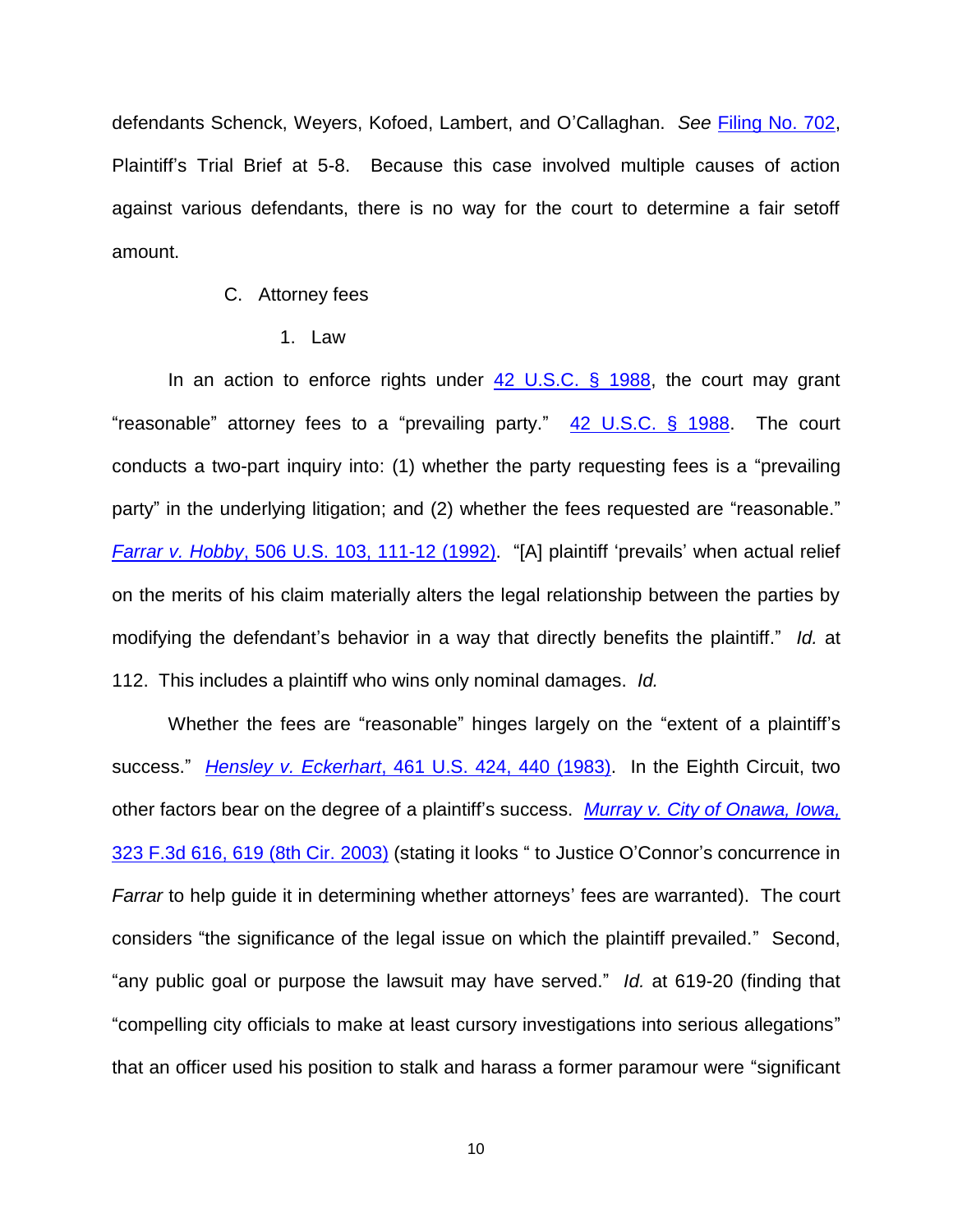legal issues and noting that an award of attorney's fees in that case, serves a "clear public policy" by putting police on notice that ignoring allegations of sexual harassment by an officer is constitutionally impermissible). A plaintiff's success in a civil rights case can be measured only in part by monetary success—civil rights actions "provide a forum for exposing official misconduct" and "this exposure helps induce governmental entities to institute policies protective of civil rights." *Lash v. Hollis*[, 525 F.3d 636, 643 \(8th Cir.](http://web2.westlaw.com/find/default.wl?cite=525+f3d+636&rs=WLW14.01&vr=2.0&rp=%2ffind%2fdefault.wl&sv=Split&fn=_top&mt=Westlaw)  [2008\).](http://web2.westlaw.com/find/default.wl?cite=525+f3d+636&rs=WLW14.01&vr=2.0&rp=%2ffind%2fdefault.wl&sv=Split&fn=_top&mt=Westlaw)

The starting point in determining the amount of attorney fees is the "lodestar," which is calculated by multiplying the number of hours reasonably expended by reasonable hourly rates. *Hensley*, 461 U.S. at 433; *[Perdue v. Kenny A](http://web2.westlaw.com/find/default.wl?cite=559+us+542&rs=WLW14.01&vr=2.0&rp=%2ffind%2fdefault.wl&sv=Split&fn=_top&mt=Westlaw)*. *ex rel. Winn*, 559 U.S. [542, \(2010\)](http://web2.westlaw.com/find/default.wl?cite=559+us+542&rs=WLW14.01&vr=2.0&rp=%2ffind%2fdefault.wl&sv=Split&fn=_top&mt=Westlaw) (utilizing lodestar approach in an award under § 1988); *[Emery v.](http://web2.westlaw.com/find/default.wl?cite=272+f3d+1042&rs=WLW14.01&vr=2.0&rp=%2ffind%2fdefault.wl&sv=Split&fn=_top&mt=Westlaw)  Hunt*[, 272 F.3d 1042, 1046 \(8th Cir.](http://web2.westlaw.com/find/default.wl?cite=272+f3d+1042&rs=WLW14.01&vr=2.0&rp=%2ffind%2fdefault.wl&sv=Split&fn=_top&mt=Westlaw) 2001). There is a "strong presumption" that the lodestar figure is reasonable, but that presumption may be overcome in those rare circumstances in which the lodestar does not adequately take into account a factor that may properly be considered in determining a reasonable fee. *Perdue*, 559 U.S. at 553- 54. A reasonable hourly rate is usually the ordinary rate for similar work in the community where the case has been litigated. *Emery,* 272 F.3d at 1048. However, the court is not limited to the local hourly rate, if the plaintiff has shown that, in spite of his diligent, good faith efforts, he was unable to find local counsel able and willing to take the case. *Id.* A "reasonable" fee is a fee that is sufficient to induce a capable attorney to undertake the representation of a meritorious civil rights case. *Perdue*, 559 U.S. at 552.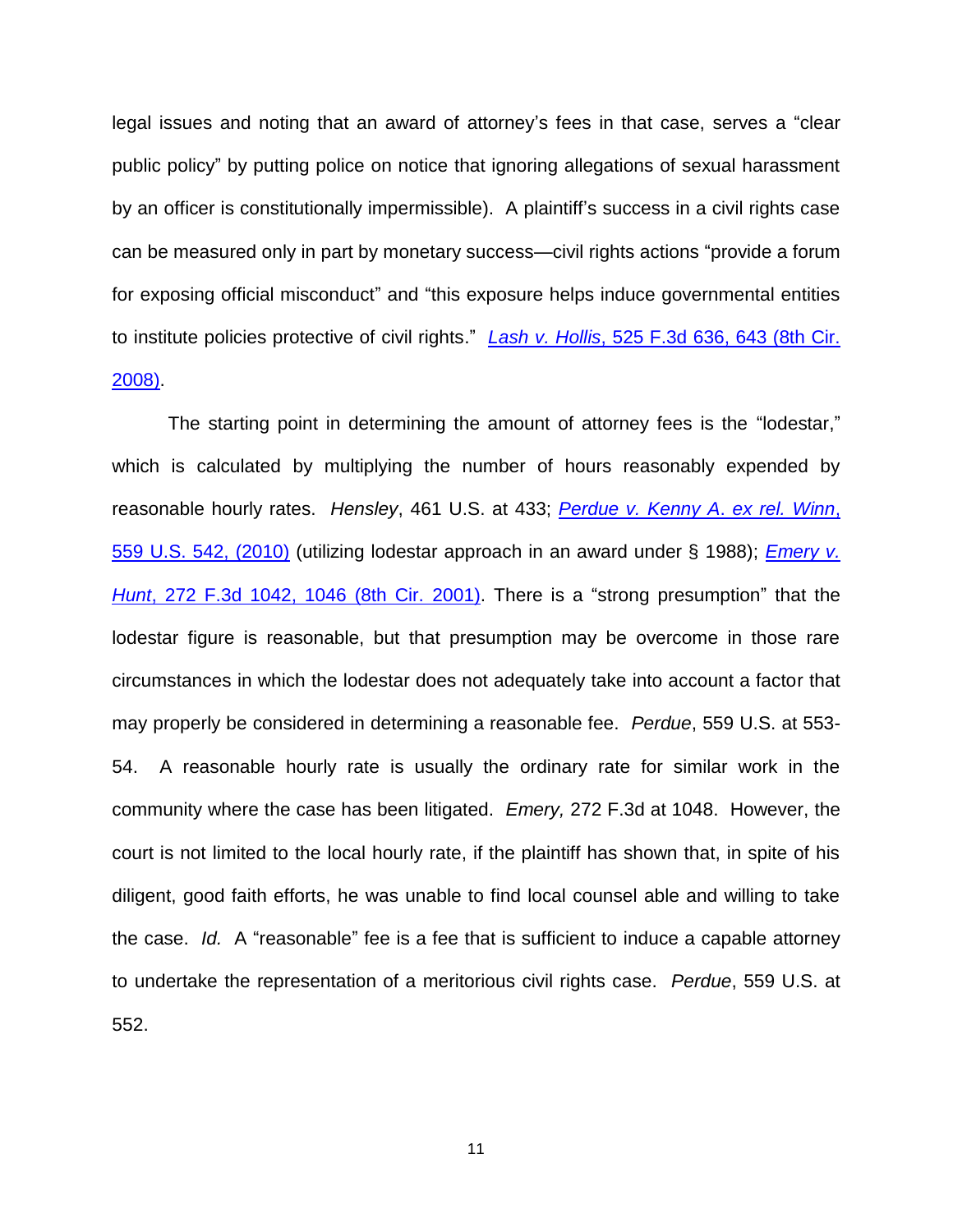### 2. Analysis

The court finds that plaintiff is the prevailing party in this case and is entitled to attorney fees. The court has carefully reviewed the plaintiff's submissions. The court finds the time expended by the plaintiff's attorneys in prosecuting this action was reasonable. The court agrees with the plaintiff that this was an immensely complex case. It spanned over six years. There was extensive motion practice and a hotly contested interlocutory appeal. The case proceeded through fact and expert discovery and was settled only on the eve of trial. There is no doubt the questions in this case were novel and difficult. Further, the facts and legal theories were intertwined and all of the defendants' actions were taken as part of the same conspiracy to deprive the plaintiff of civil rights.

The court also finds the plaintiff's counsel is skilled and competent and counsels' expertise undoubtedly contributed to the plaintiff's favorable outcome. The difficultly, notoriety, and undesirability of the case also weigh in favor of a substantial fee award. This case involved numerous complex issues as well and difficult discovery. Plaintiff's counsel had to respond to an aggressive defense mounted by the defendants. The court also notes that the case served an important public interest in vindicating the rights of the wrongly accused and exposing public corruption and malfeasance.

Based on its familiarity with attorney fees in this community, the court finds that the hourly rates sought by attorneys Mullin, Shapiro, and Parling are reasonable. With due respect for Mr. Bowman's qualifications and expertise, however, the court finds that rates in excess of \$400 an hour are generally excessive for civil rights litigation in this locality. The rates reflected in the Laffey Matrix may be appropriate for larger cities, but